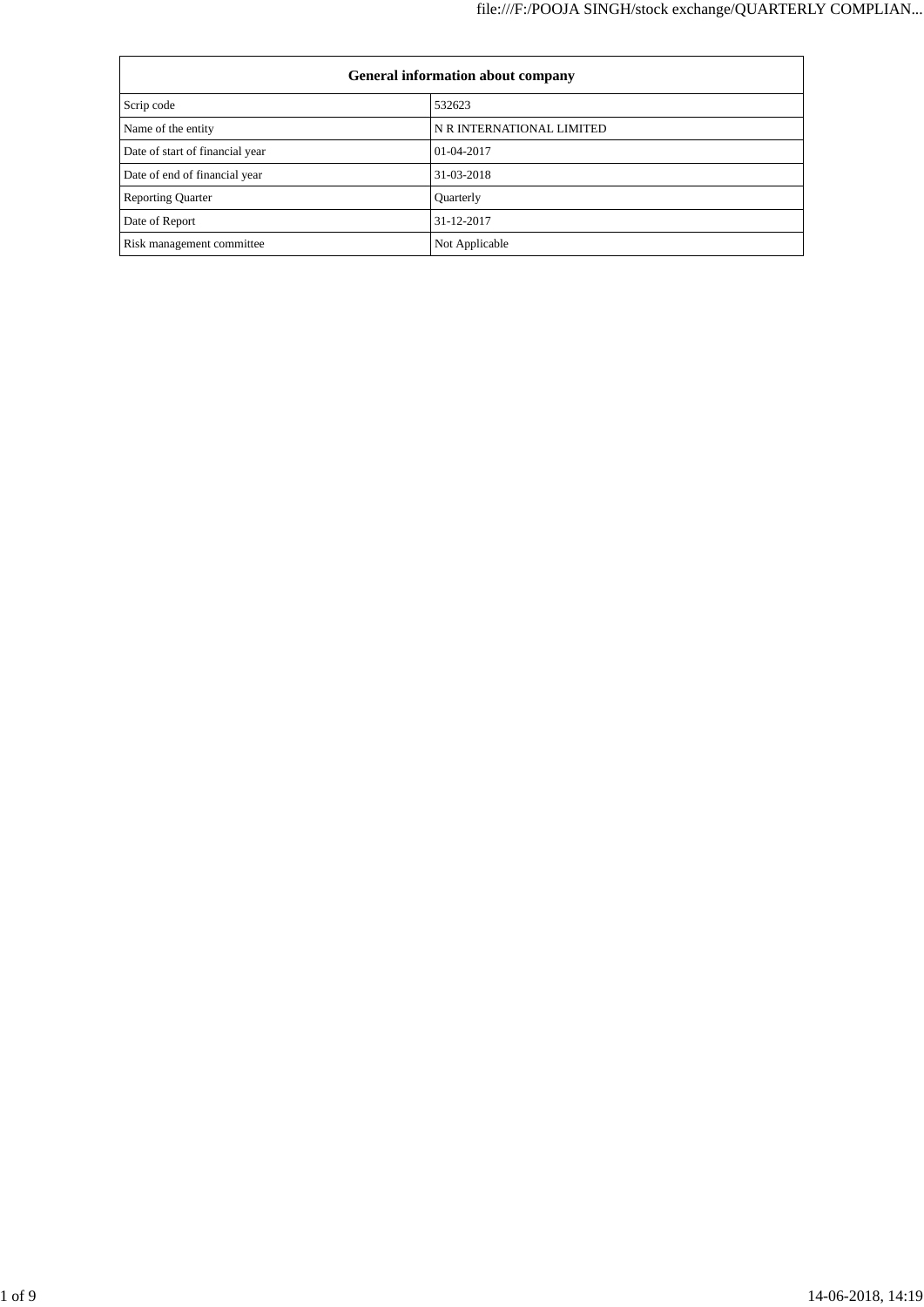| Annexure I                                                                                |  |  |
|-------------------------------------------------------------------------------------------|--|--|
| Annexure I to be submitted by listed entity on quarterly basis                            |  |  |
| <b>I. Composition of Board of Directors</b>                                               |  |  |
| Disclosure of notes on composition of board of directors explanatory                      |  |  |
| Is there any change in information of board of directors compare to previous quarter   No |  |  |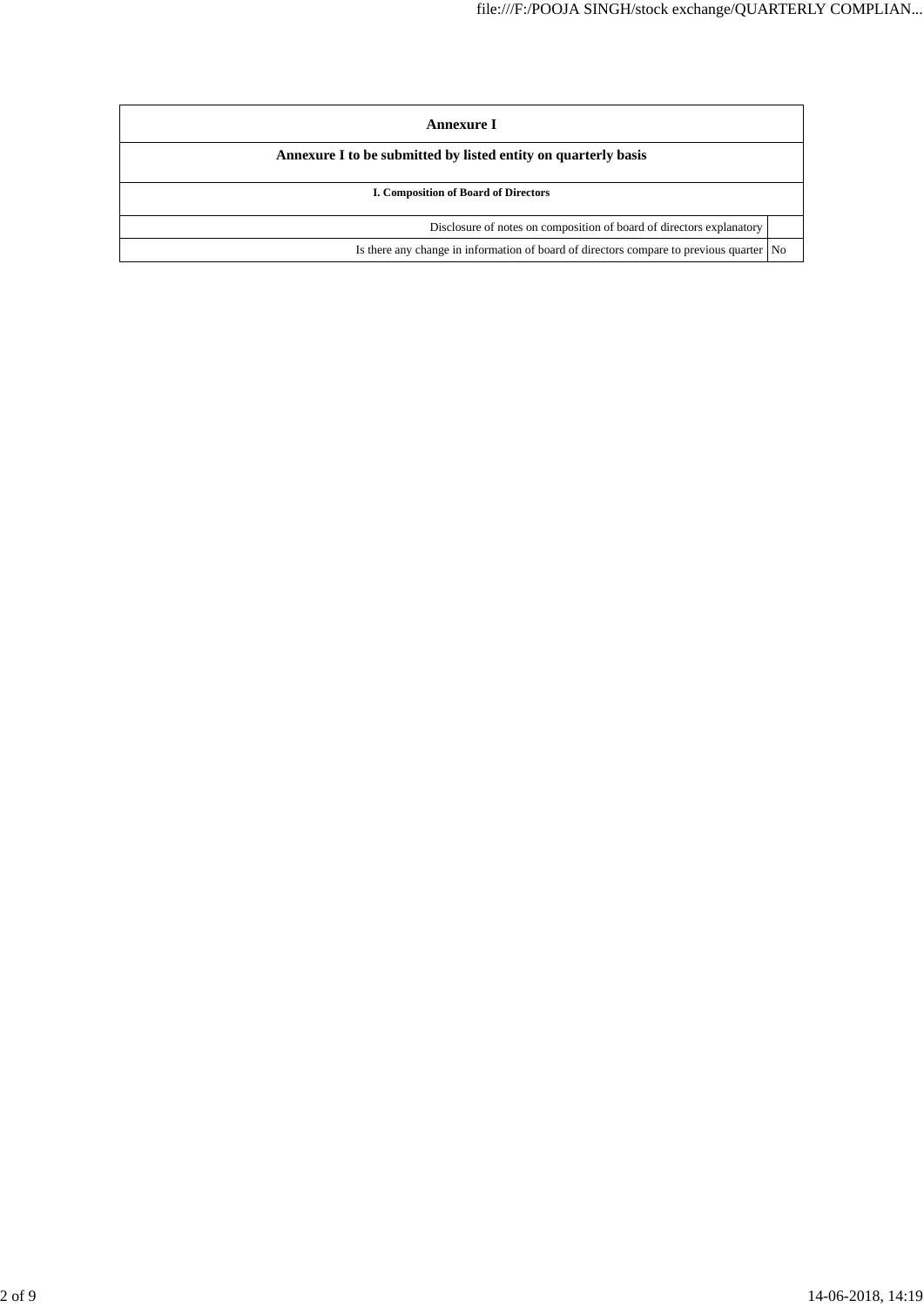| Annexure 1                                                                      |  |  |
|---------------------------------------------------------------------------------|--|--|
| <b>II. Composition of Committees</b>                                            |  |  |
| Disclosure of notes on composition of committees explanatory                    |  |  |
| Is there any change in information of committees compare to previous quarter No |  |  |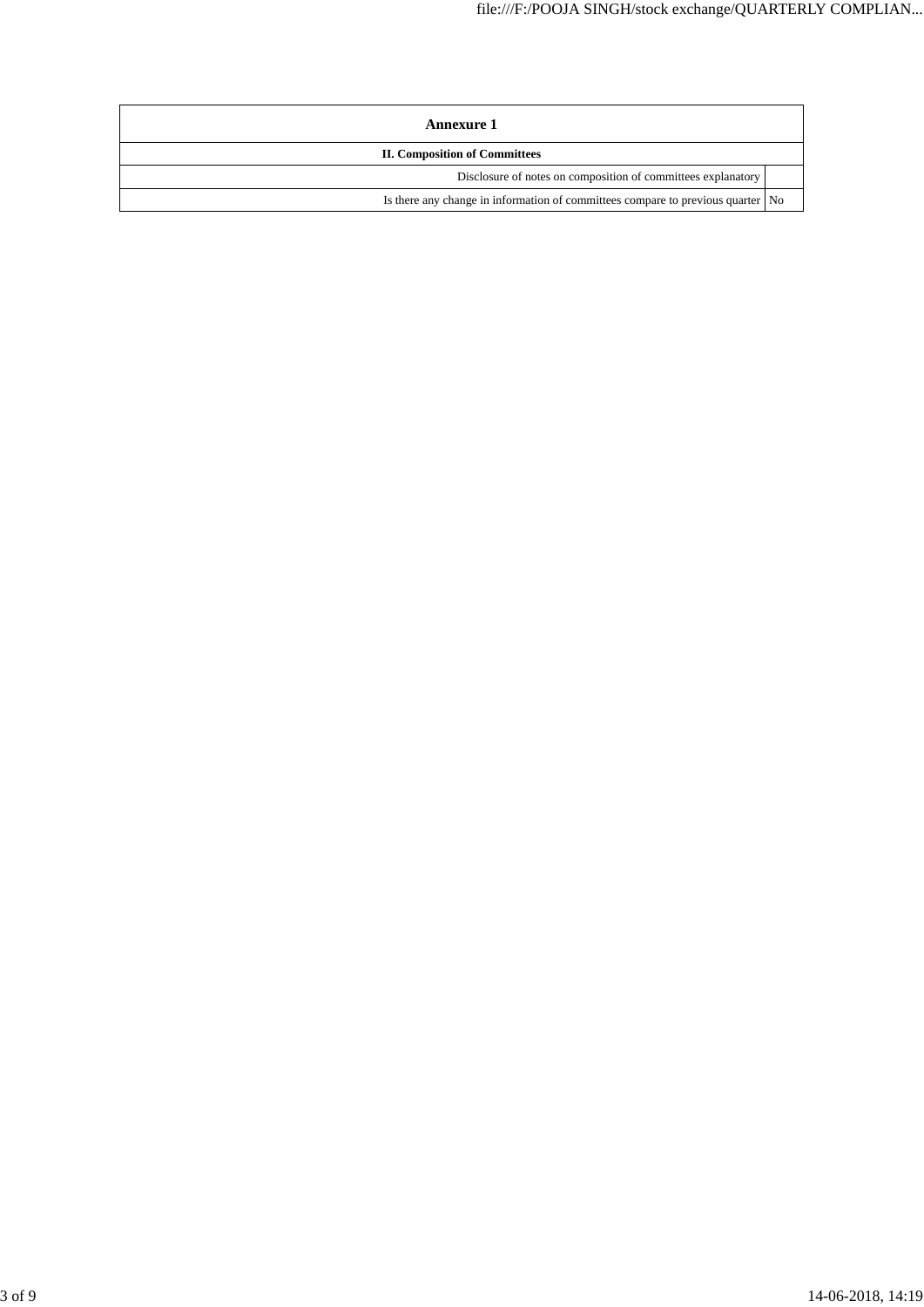|                                                                  | <b>Annexure 1</b>                                      |                                                         |                                                                |  |  |
|------------------------------------------------------------------|--------------------------------------------------------|---------------------------------------------------------|----------------------------------------------------------------|--|--|
|                                                                  | Annexure 1                                             |                                                         |                                                                |  |  |
| <b>III.</b> Meeting of Board of Directors                        |                                                        |                                                         |                                                                |  |  |
| Disclosure of notes on meeting of board of directors explanatory |                                                        |                                                         |                                                                |  |  |
| Sr                                                               | Date(s) of meeting (if any) in the<br>previous quarter | $Date(s)$ of meeting (if any) in the<br>current quarter | Maximum gap between any two consecutive (in<br>number of days) |  |  |
|                                                                  | 15-07-2017                                             |                                                         |                                                                |  |  |
| 2                                                                | 12-08-2017                                             |                                                         | 27                                                             |  |  |
| 3                                                                |                                                        | 13-11-2017                                              | 92                                                             |  |  |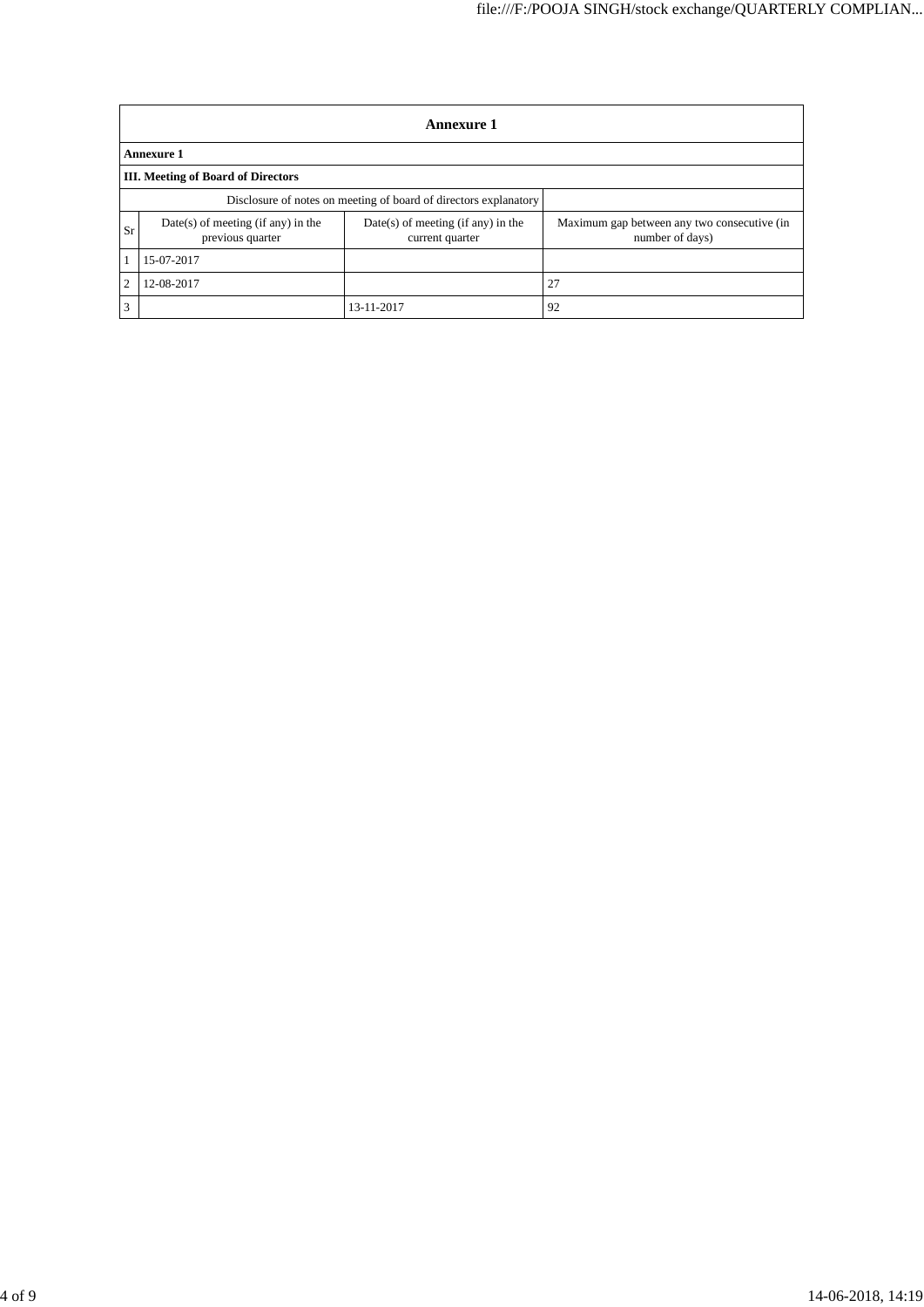|    | <b>Annexure 1</b>                                |                                                                        |                                                     |                                           |                                                                        |                                                                               |                               |
|----|--------------------------------------------------|------------------------------------------------------------------------|-----------------------------------------------------|-------------------------------------------|------------------------------------------------------------------------|-------------------------------------------------------------------------------|-------------------------------|
|    | <b>IV. Meeting of Committees</b>                 |                                                                        |                                                     |                                           |                                                                        |                                                                               |                               |
|    |                                                  |                                                                        |                                                     |                                           |                                                                        | Disclosure of notes on meeting of committees explanatory                      |                               |
| Sr | Name of<br>Committee                             | $Date(s)$ of meeting<br>of the committee<br>in the relevant<br>quarter | Whether<br>requirement of<br>Ouorum met<br>(Yes/No) | Requirement of<br>Ouorum met<br>(details) | $Date(s)$ of meeting<br>of the committee<br>in the previous<br>quarter | Maximum gap<br>between any two<br>consecutive meetings<br>(in number of days) | Name of<br>other<br>committee |
|    | <b>Audit Committee</b>                           | 13-11-2017                                                             | <b>Yes</b>                                          | AI.<br><b>MEMBERS</b><br><b>PRESENT</b>   | 12-08-2017                                                             | 92                                                                            |                               |
| 2  | Nomination and<br>remuneration<br>committee      |                                                                        | Yes                                                 | AI.<br><b>MEMBERS</b><br><b>PRESENT</b>   | 15-07-2017                                                             |                                                                               |                               |
| 3  | <b>Stakeholders</b><br>Relationship<br>Committee | 13-11-2017                                                             | Yes                                                 | AI.<br><b>MEMBERS</b><br><b>PRESENT</b>   | 12-08-2017                                                             |                                                                               |                               |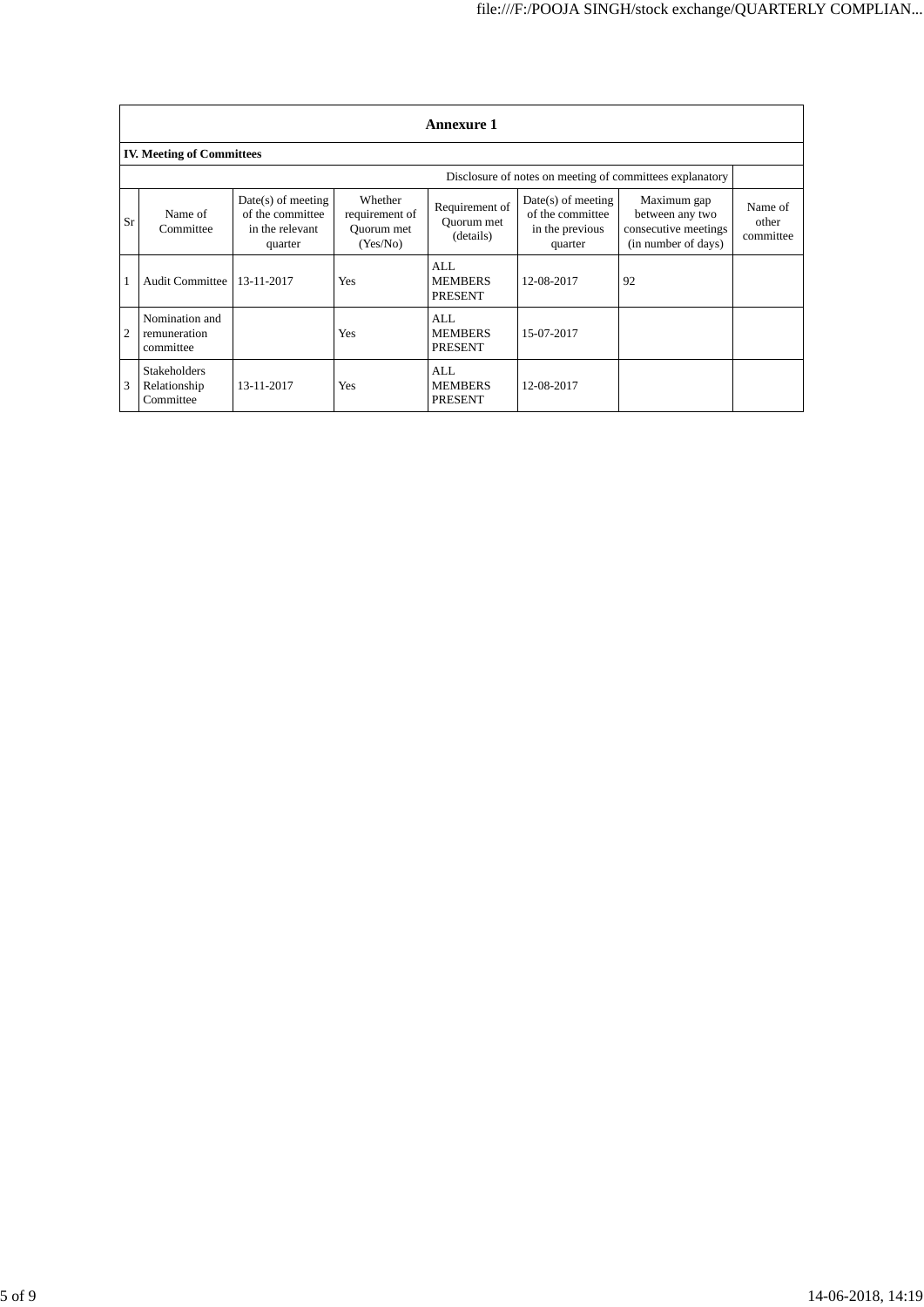|                               | <b>Annexure 1</b>                                                                                         |                                  |                                                                    |  |  |
|-------------------------------|-----------------------------------------------------------------------------------------------------------|----------------------------------|--------------------------------------------------------------------|--|--|
| V. Related Party Transactions |                                                                                                           |                                  |                                                                    |  |  |
|                               | Subject                                                                                                   | Compliance status<br>(Yes/No/NA) | If status is "No" details of non-<br>compliance may be given here. |  |  |
|                               | Whether prior approval of audit committee obtained                                                        | <b>Yes</b>                       |                                                                    |  |  |
|                               | Whether shareholder approval obtained for material RPT                                                    | NA                               |                                                                    |  |  |
|                               | Whether details of RPT entered into pursuant to omnibus approval<br>have been reviewed by Audit Committee | Yes                              |                                                                    |  |  |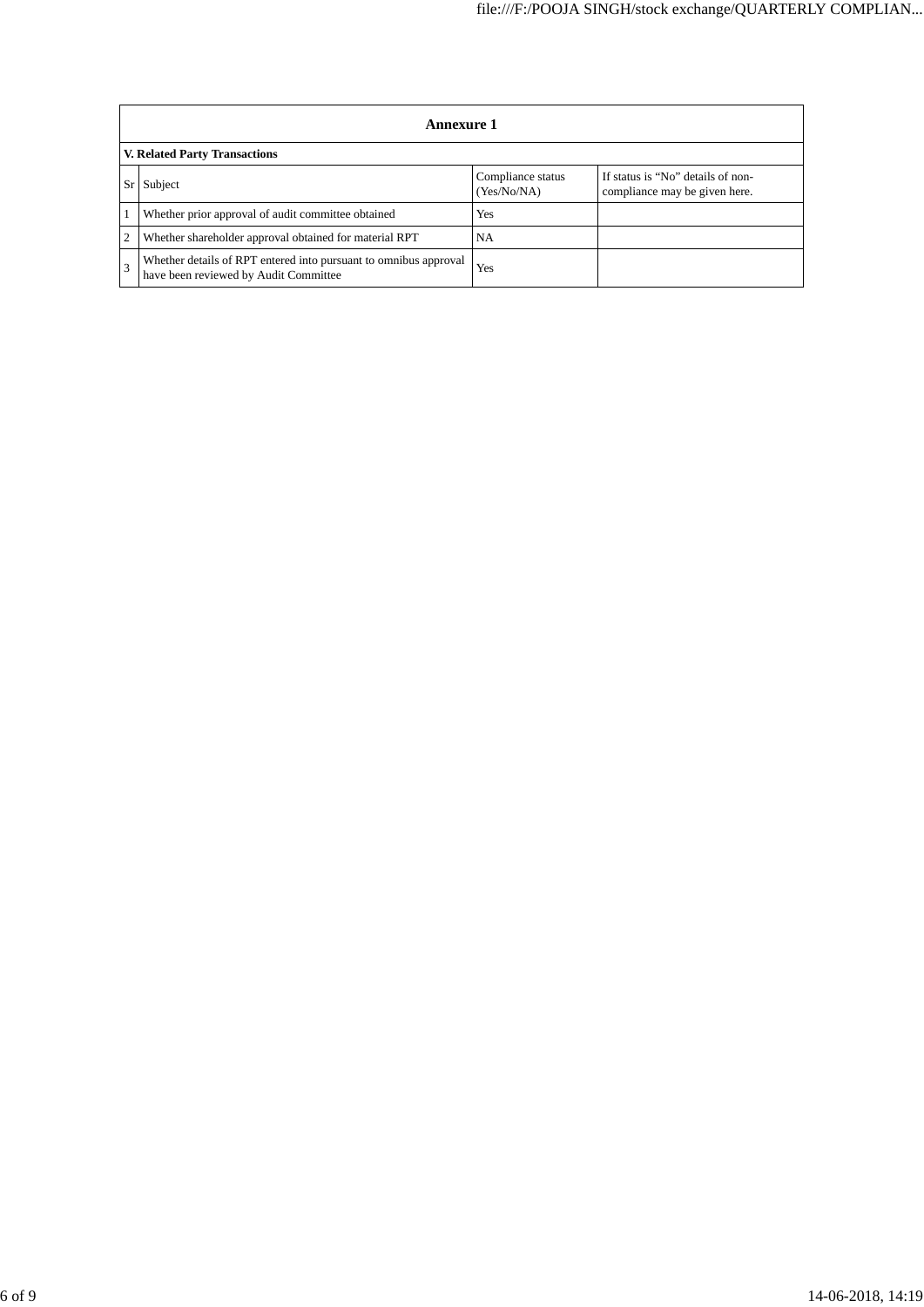| <b>Annexure 1</b>       |                                                                                                                                                                                                                 |                               |  |  |  |
|-------------------------|-----------------------------------------------------------------------------------------------------------------------------------------------------------------------------------------------------------------|-------------------------------|--|--|--|
| <b>VI.</b> Affirmations |                                                                                                                                                                                                                 |                               |  |  |  |
| Sr                      | Subject                                                                                                                                                                                                         | Compliance status<br>(Yes/No) |  |  |  |
|                         | The composition of Board of Directors is in terms of SEBI (Listing obligations and disclosure requirements)<br>Regulations, 2015                                                                                | Yes                           |  |  |  |
| $\overline{c}$          | The composition of the following committees is in terms of SEBI(Listing obligations and disclosure<br>requirements) Regulations, 2015 a. Audit Committee                                                        | Yes                           |  |  |  |
| 3                       | The composition of the following committees is in terms of SEBI(Listing obligations and disclosure<br>requirements) Regulations, 2015. b. Nomination & remuneration committee                                   | <b>Yes</b>                    |  |  |  |
| $\overline{4}$          | The composition of the following committees is in terms of SEBI(Listing obligations and disclosure<br>requirements) Regulations, 2015. c. Stakeholders relationship committee                                   | Yes                           |  |  |  |
| 5                       | The composition of the following committees is in terms of SEBI(Listing obligations and disclosure<br>requirements) Regulations, 2015. d. Risk management committee (applicable to the top 100 listed entities) | <b>NA</b>                     |  |  |  |
| 6                       | The committee members have been made aware of their powers, role and responsibilities as specified in SEBI<br>(Listing obligations and disclosure requirements) Regulations, 2015.                              | Yes                           |  |  |  |
| 7                       | The meetings of the board of directors and the above committees have been conducted in the manner as specified<br>in SEBI (Listing obligations and disclosure requirements) Regulations, 2015.                  | Yes                           |  |  |  |
| 8                       | This report and/or the report submitted in the previous quarter has been placed before Board of Directors.                                                                                                      | Yes                           |  |  |  |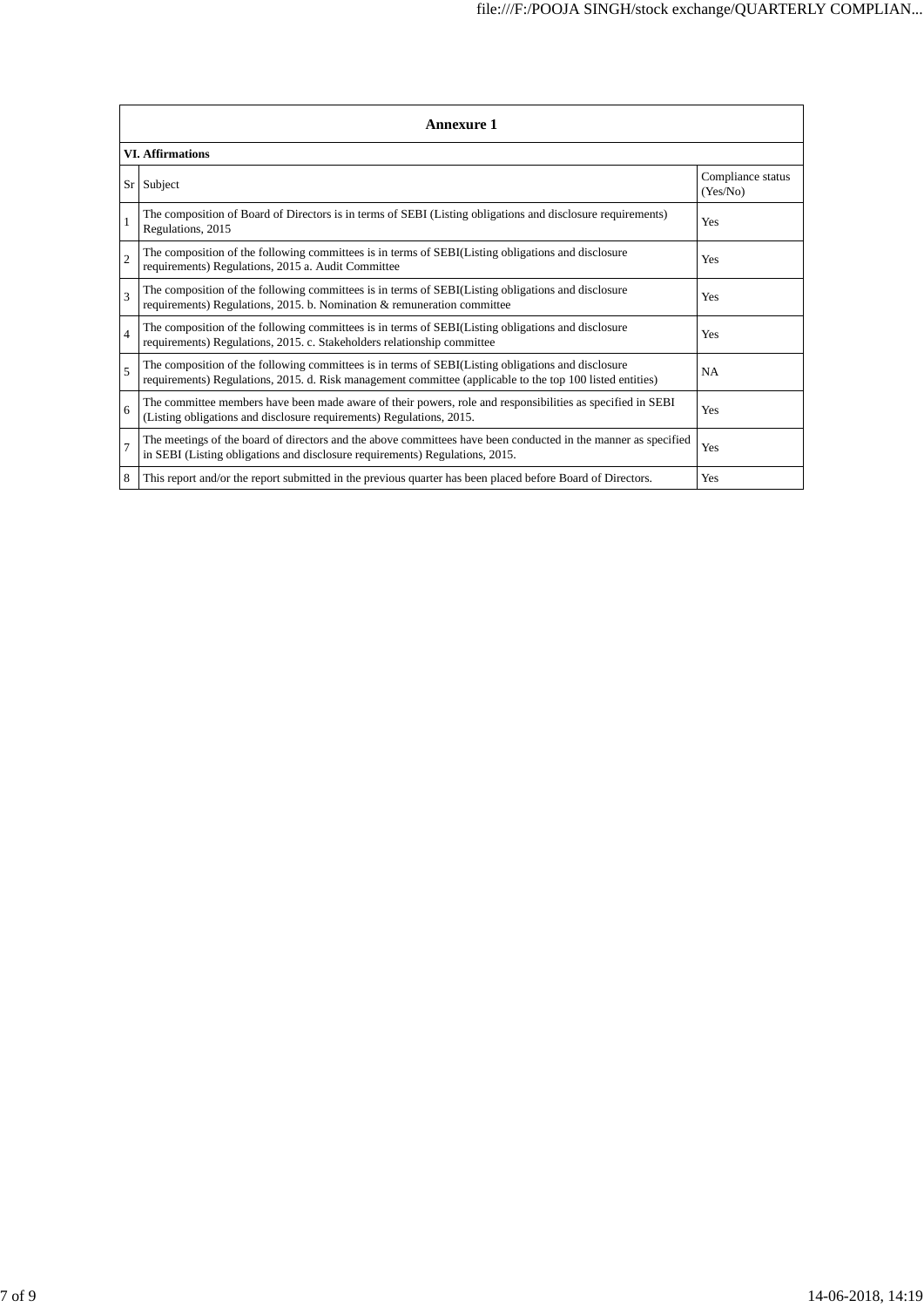| <b>Signatory Details</b> |                          |
|--------------------------|--------------------------|
| Name of signatory        | POOJA SINGH              |
| Designation of person    | <b>Company Secretary</b> |
| Place                    | KOLKATA                  |
| Date                     | 09-01-2018               |